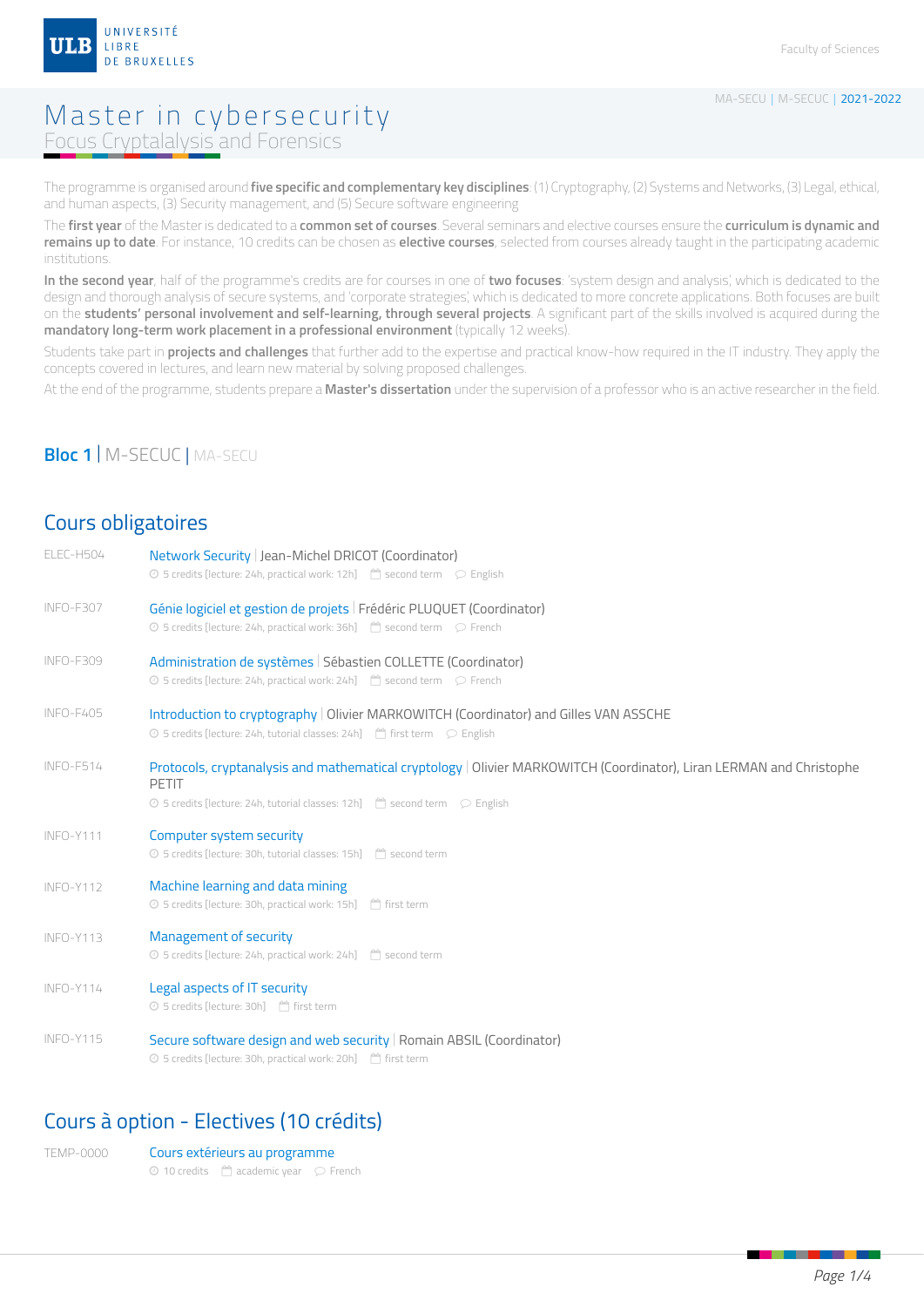

### Master in cybersecurity Focus Cryptalalysis and Forensics

# **Bloc 2** | M-SECUC | MA-SECU

## Cours obligatoires

| ELEC-H423 | Mobile and wireless networks   Jean-Michel DRICOT (Coordinator)<br>⊙ 5 credits [lecture: 36h, practical work: 24h] $\Box$ first term $\Box$ English                 |
|-----------|---------------------------------------------------------------------------------------------------------------------------------------------------------------------|
| INFO-Y116 | Aspects éthiques de l'informatique et de la sécurité informatique   Marie-des-Neiges Ruffo (Coordinator)<br>⊙ 5 credits [lecture: 30h] <sup>[44</sup> ] second term |
| MEMO-Y117 | Master thesis   Jean-Michel DRICOT (Coordinator)                                                                                                                    |

 $Q$  20 credits [mfe/tfe: 240h]  $\Box$  academic year

# Cours spécifiques

| INFO-F531   | Security analysis internship   Jean-Michel DRICOT (Coordinator) and Olivier MARKOWITCH<br>⊙ 10 credits [work placement: 120h, cours global: 120h] $^{\text{m}}$ first and second terms $\heartsuit$ English |
|-------------|-------------------------------------------------------------------------------------------------------------------------------------------------------------------------------------------------------------|
| INFO-Y118   | Mobile and embedded computing<br>⊙ 5 credits [lecture: 30h, tutorial classes: 30h] □ second term                                                                                                            |
| $INFO-Y119$ | Forensics and reverse engineering<br>⊙ 5 credits [lecture: 24h, practical work: 24h] <sup>[44</sup> ] first term                                                                                            |
| $INFO-Y120$ | Big data and computer security   Jean-Noël COLIN (Coordinator)<br>⊙ 5 credits [lecture: 30h, practical work: 15h] <sup>△</sup> second term                                                                  |
| INFO-Y121   | Privacy enhancing technologies<br>⊙ 5 credits [lecture: 30h, tutorial classes: 30h] [ <sup>44</sup> ] first term                                                                                            |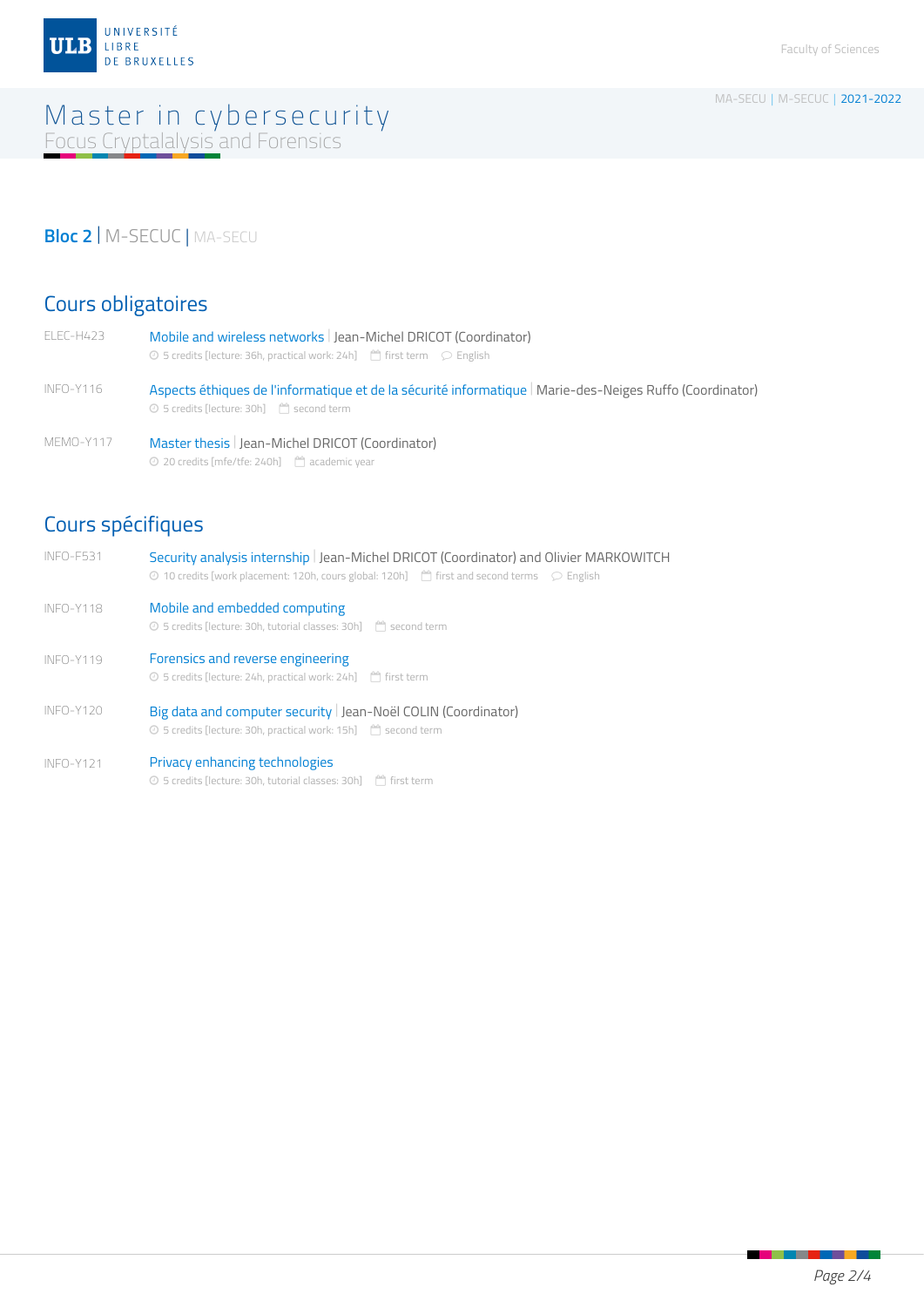

### Master in cybersecurity Focus Corporate Strategies

The programme is organised around **five specific and complementary key disciplines**: (1) Cryptography, (2) Systems and Networks, (3) Legal, ethical, and human aspects, (3) Security management, and (5) Secure software engineering

The **first year** of the Master is dedicated to a **common set of courses**. Several seminars and elective courses ensure the **curriculum is dynamic and remains up to date**. For instance, 10 credits can be chosen as **elective courses**, selected from courses already taught in the participating academic institutions.

**In the second year**, half of the programme's credits are for courses in one of **two focuses**: 'system design and analysis', which is dedicated to the design and thorough analysis of secure systems, and 'corporate strategies', which is dedicated to more concrete applications. Both focuses are built on the **students' personal involvement and self-learning, through several projects**. A significant part of the skills involved is acquired during the **mandatory long-term work placement in a professional environment** (typically 12 weeks).

Students take part in **projects and challenges** that further add to the expertise and practical know-how required in the IT industry. They apply the concepts covered in lectures, and learn new material by solving proposed challenges.

At the end of the programme, students prepare a **Master's dissertation** under the supervision of a professor who is an active researcher in the field.

#### **Bloc 1** | M-SECUS | MA-SECU

#### Cours obligatoires

| ELEC-H504        | Network Security   Jean-Michel DRICOT (Coordinator)<br>$\odot$ 5 credits [lecture: 24h, practical work: 12h] $\Box$ second term $\odot$ English                                |
|------------------|--------------------------------------------------------------------------------------------------------------------------------------------------------------------------------|
| INFO-F307        | Génie logiciel et gestion de projets   Frédéric PLUQUET (Coordinator)<br>$\odot$ 5 credits [lecture: 24h, practical work: 36h] $\Box$ second term $\odot$ French               |
| <b>INFO-F309</b> | Administration de systèmes   Sébastien COLLETTE (Coordinator)<br>$\circledcirc$ 5 credits [lecture: 24h, practical work: 24h] $\circledcirc$ second term $\circledcirc$ French |
| INFO-F405        | Introduction to cryptography   Olivier MARKOWITCH (Coordinator) and Gilles VAN ASSCHE<br>2 5 credits [lecture: 24h, tutorial classes: 24h] <sup>△</sup> first term  ○ English  |
| INFO-F514        | Protocols, cryptanalysis and mathematical cryptology   Olivier MARKOWITCH (Coordinator), Liran LERMAN and Christophe<br><b>PETIT</b>                                           |
| INFO-Y111        | Computer system security<br>⊙ 5 credits [lecture: 30h, tutorial classes: 15h] <sup>[44</sup> ] second term                                                                     |
| <b>INFO-Y112</b> | Machine learning and data mining<br>⊙ 5 credits [lecture: 30h, practical work: 15h] <sup>@</sup> first term                                                                    |
| INFO-Y113        | Management of security<br>⊙ 5 credits [lecture: 24h, practical work: 24h] <sup>△</sup> second term                                                                             |
| INFO-Y114        | Legal aspects of IT security<br>⊙ 5 credits [lecture: 30h] □ first term                                                                                                        |
| INFO-Y115        | Secure software design and web security   Romain ABSIL (Coordinator)<br>⊙ 5 credits [lecture: 30h, practical work: 20h] <sup>△</sup> first term                                |
|                  |                                                                                                                                                                                |

#### Cours à option - Electives (10 crédits)

| TFMP-0000 | Cours extérieurs au programme                                  |  |
|-----------|----------------------------------------------------------------|--|
|           | $\odot$ 10 credits $\binom{m}{1}$ academic year $\odot$ French |  |